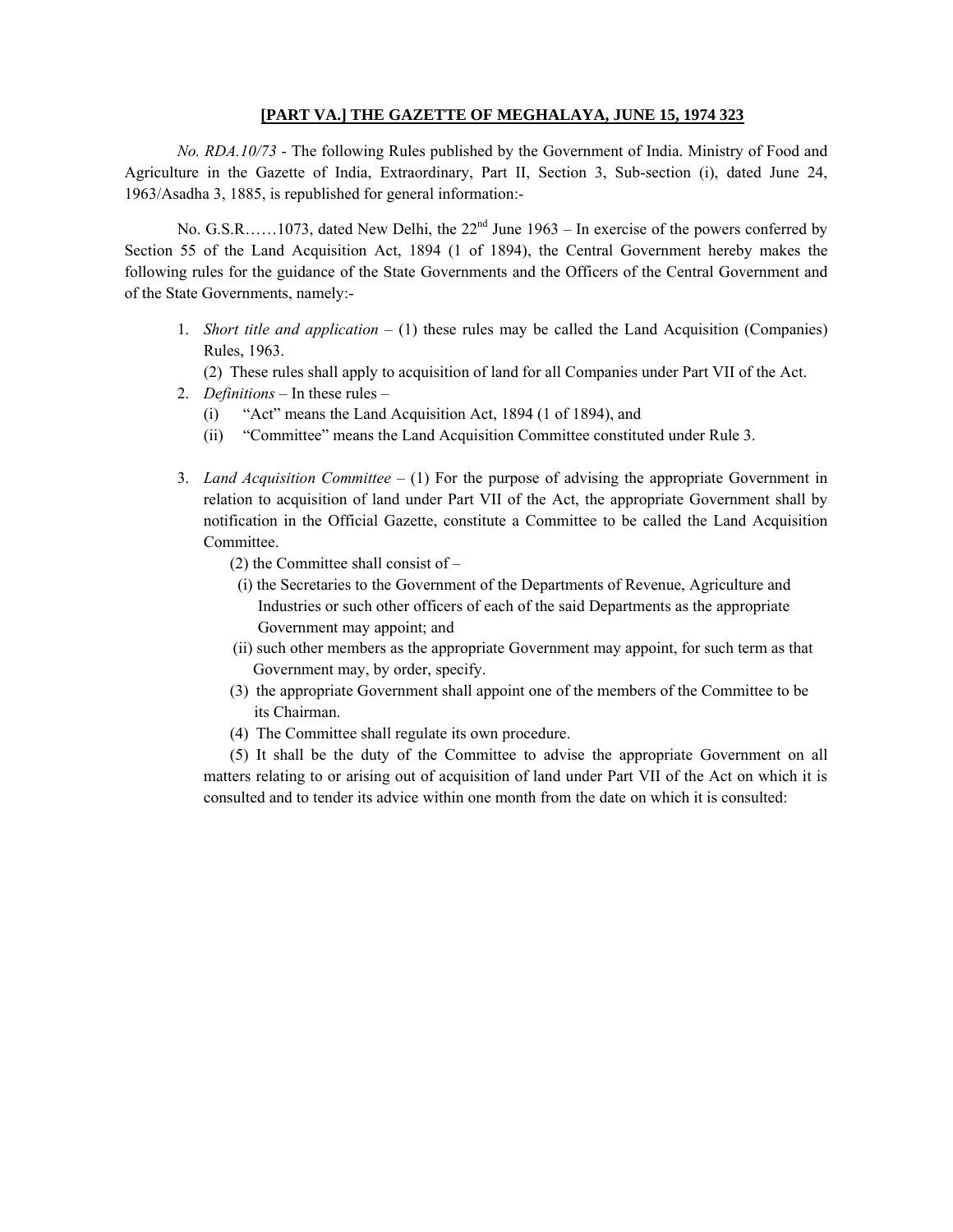# **324 THE GAZETTE OF MEGHALAYA, JUNE 15,1974 [PART VA]**

Provided that the appropriate Government may on a request being made in this behalf by the Committee and for sufficient reasons extend the said period to a further not exceeding two months.

- 4. Appropriate Government to be satisfied with regard to certain matters before initiating acquisition proceedings −
	- (1) Whenever a Company makes an application to the appropriate Government for acquisition of any land , that Government shall direct the Collector to submit a report to it on the following matters, namely:-
	- (i) that the company has made its best endeavour to find out lands in the locality suitable for the purpose of the acquisition;
	- (ii) that the Company has made all reasonable efforts to get such lands by negotiation with the persons interested therein on payment of reasonable price and such efforts have failed;
	- (iii) that the land proposed to be acquired is suitable for the purpose;
	- (iv) that the area of land proposed to be acquired is not excessive;
	- (v) that the Company is in a position to utilize the land expeditiously; and
	- (vi) where the land proposed to be acquired is good agricultural land, that no alternative suitable site can be found so as to avoid acquisition of that land.
	- (2) The collector shall, after giving the Company a reasonable opportunity to make any representation in this behalf, hold an enquiry into the matters referred to in sub-rule (1) and while holding such enquiry he shall –
		- (i) in any case where the land proposed to be acquired is agricultural land consult the Senior Agricultural Officer of the district whether or not such land is good agricultural land;
		- (ii) determine, having regard to the provisions of Section 23 and 24 of the Act, the approximate amount of compensation likely to be payable in respect of the land which in the opinion of the Collector, should be acquired for the Company: and
		- (iii) ascertain whether the Company offered a reasonable price (not being less than the compensation so determined) to the persons interested in the land proposed to be acquired.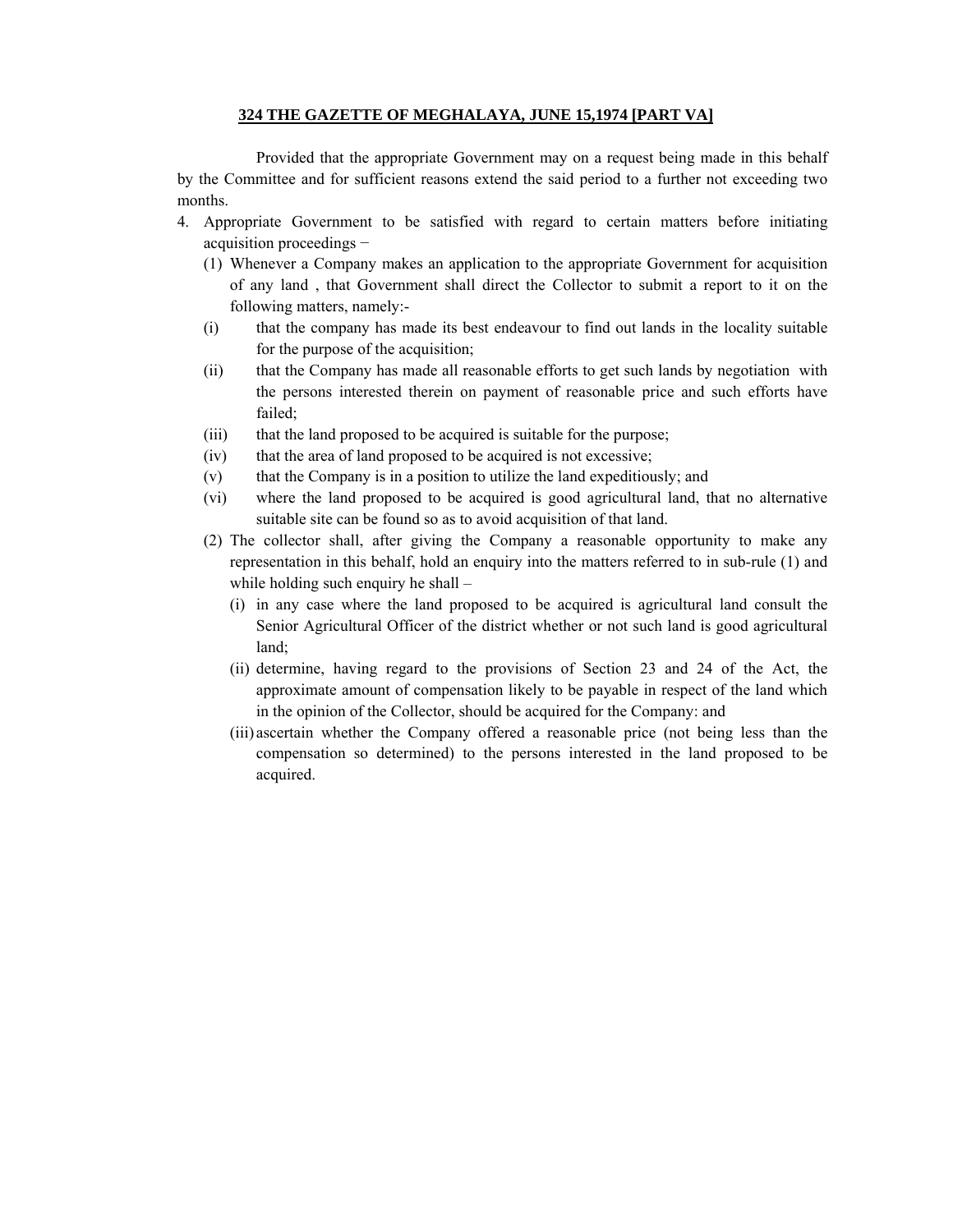# **[PART VA] 324 THE GAZETTE OF MEGHALAYA, JUNE 15, 1974 325**

 $Explanation - For the purpose of this "good agricultural land" means any land which$ considering the level of agricultural production and the crop pattern of the area in which it is situated, is of average or above average productivity and includes a garden or grove land.

- (3) As soon as may be after holding the enquiry under sub rule-rule (2), the collector shall submit a report to the appropriate Government and a copy of the same shall be forwarded by that Government to the Committee.
- *(4) No declaration shall be made by the appropriate Government under section 6 of the Act unless−*
	- (i) the appropriate Government has consulted the Committee and has considered the report, if any, submitted under Section 5-A of the Act; and
	- (ii) the agreement under Section 41 of the Act has been executed by the Company.
- 5. Matters to be provided in the agreement under Section 41−
	- (2) The terms of the agreement referred to in section 41 of the Act shall include the following matters, namely:-
	- (i) that the Company shall not, except with the previous sanction of the appropriate Government , use the land for any purpose other than that for which it is acquired;
	- (ii) that the time within which the dwelling houses or amenities directly connected therewith shall be erected or provided or the building or work shall be constructed or executed shall not exceed three years from the date of transfer of the land to the company;
	- (iii) that where the appropriate Government is satisfied after such enquiry as it may deem necessary that the Company was prevented by reasons beyond its control from erecting, providing, constructing or executing dwelling houses or amenities or any building or work within the time specified in the agreement, the appropriate Government may extend the time for that purpose by a period not exceeding one year at a time so however that the total period of extension shall not exceed three years;
	- (iv) that if the Company commits a breach of any of the conditions provided for in the agreement, the appropriate Government may make an order declaring the transfer of the land to the Company as null and void whereupon the land shall revert back to the appropriate Government and directing that an amount not exceeding one-fourth of the amount paid by the Company to the appropriate.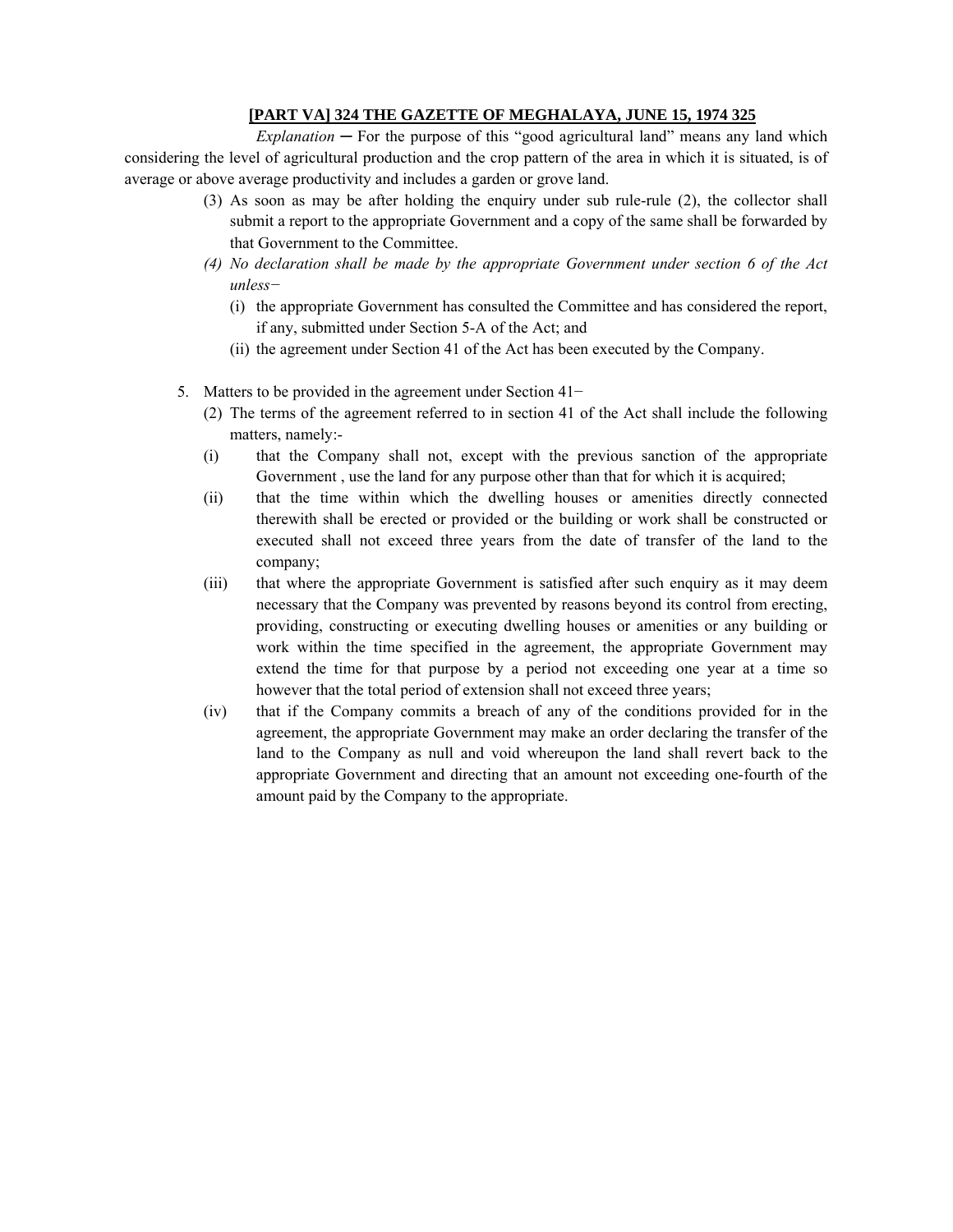### **325 THE GAZETTE OF MEGHALAYA, JUNE 15, 1974 [PART VA]**

Government as the cost of acquisition under clause (1) of Section 41 of the Act shall be forfeited to the appropriate Government as damages and the balance shall be refunded to the Company , and the order so made shall be final and binding;

- (v) that if the Company utilises only a portion of the land for the purpose for which it was acquired and the appropriate Government is satisfied that the Company can continue to utilize the portion of the land used by it even if the unutilized part thereof is resumed, the appropriate Government may make an order declaring the transfer of the land with respect to the unutilized portion, thereof as null and void whereupon such unutilized portion shall revert back to the appropriate Government and directing that an amount not exceeding one-fourth of such portion of the amount paid by the Company as cost of the acquisition under clause (1) of Section 41 of the Act as is relatable to the unutilized portion shall be forfeited to the appropriate Government as damages and that balance of that portion shall be refunded to the Company and the order so made shall subject to the provisions of clause (vi), be final and binding;
- (vi) that where there is any dispute with regard to the amount relatable to the unutilized portion of the land, such dispute shall be referred to the court within whose jurisdiction the land or any part thereof is situated and decision of that Court thereon shall be final.

(2)Where the Company commits a breach of any of the terms of the agreement, the appropriate Government shall not make an order under clause (iv) or clause (v) of sub-rule (1), unless the Company has been given an opportunity of being heard in the matter.

- (3) The appropriate Government shall consult the Committee before according any sanction under clause (1) of sub-rule, (1) or extending the time under clause (iii) or making any order under clause (iv) or clause (v) of that sub-rule.
- 6. *Additional matters which may be provided in the Agreement under section*  $41$ *,* $-$  (1) without prejudice to the provisions of Rule 5, the terms of the agreement referred to in Section 41 of the Act may also include the following matters, namely:-

that in any case of urgency where possession of any land is proposed to be taken under Section 17 before an award has been made under Section 11 of the Act, the Company shall deposit with the Collector, free of interest, such amount [being not more than two-thirds of the approximate amount of compensation payable in respect of the land as determined under clause (ii) of subrule (2) of Rule 4], and within such time as the Collector thinks fit to specify in this behalf.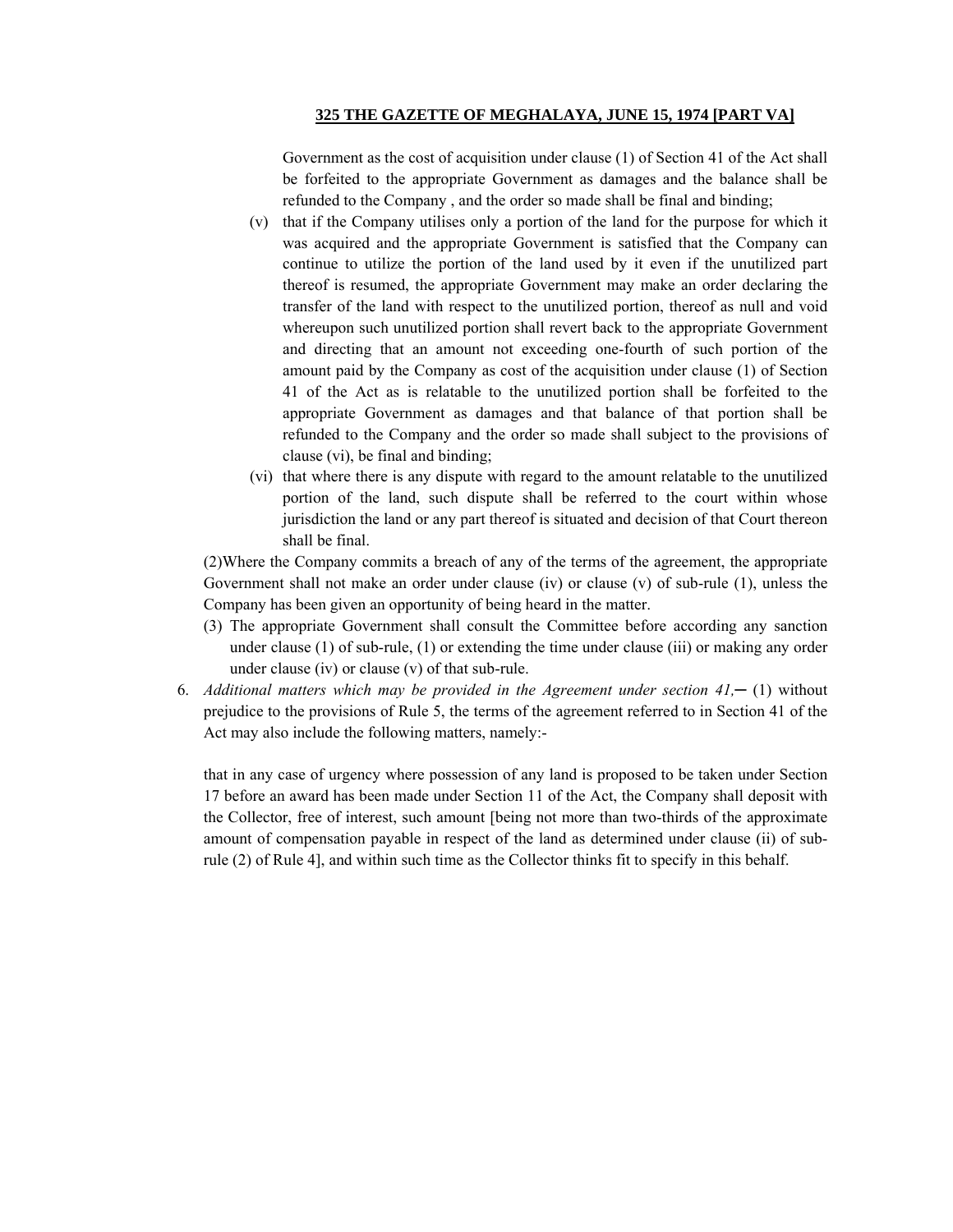# **[PART VA.] THE GAZETTE OF MEGHALAYA, JUNE 15, 1974 327**

(2) Where any amount has been deposited with the Collector under sub-rule (1), the Collector shall enter payment of the amount so deposited to the persons interested who, in the opinion of the Collector, are entitled to receive payment of compensation under sub-section (1) of Section 31 of the Act and shall pay it to them, unless prevented by some one or more of the contingencies mentioned in sub-section (2) of Section 31 of the Act, subject to the following conditions, namely:-

- (i) the execution of an agreement by each recipient that the amount received by him would be adjusted against the compensation finally awarded and that where the amount received by him exceeds the amount of the compensation finally awarded, the excess amount shall be recoverable from him as an arrears of land revenue and that he shall not claim any interest under the provisions of the Act in respect of the amount received by him under this sub-rule; and
- (ii) the execution of a bond by each recipient with or without security as the Collector may decide undertaking to indemnify the appropriate Government against any claim for compensation or part thereof by any other person.

(3) if the amount deposited by the Company under sub-rule (1) or any part thereof is not paid under sub-rule (2), the Collector shall, as soon as practicable, refund the same to the Company.

- 7. *Submission of periodical reports* ─ For the purpose of ensuring that the conditions provided for in the agreement executed by the Company are complied with, the appropriate Government may direct the Collector or such other officer as that Government may appoint for the purpose to submit to it and to the Committee, a periodical report, at such intervals of time as it may specify, indicating the conditions which have been or have not been complied with as well as the steps taken by the Company towards their compliance.
- 8. Conditions under which sanction may be given for transfer of land Where a company for which land has been acquired under the Act applies for the previous sanction of the appropriate Government for the transfer of that land or any part thereof by sale, gift, lease or otherwise, no such sanction shall be given unless-
	- (i) the proposed transfer of land along with dwelling houses, amenities, buildings or work, if any is to some other Company or where the Company is a Co-operative Society, such transfer is to any or all of its members, or
	- (ii)where the land has been acquired solely for the erection of dwelling houses for workmen employed by the Company, the proposed transfer of the land along with dwelling houses, if any, is to such workmen or their dependent heirs;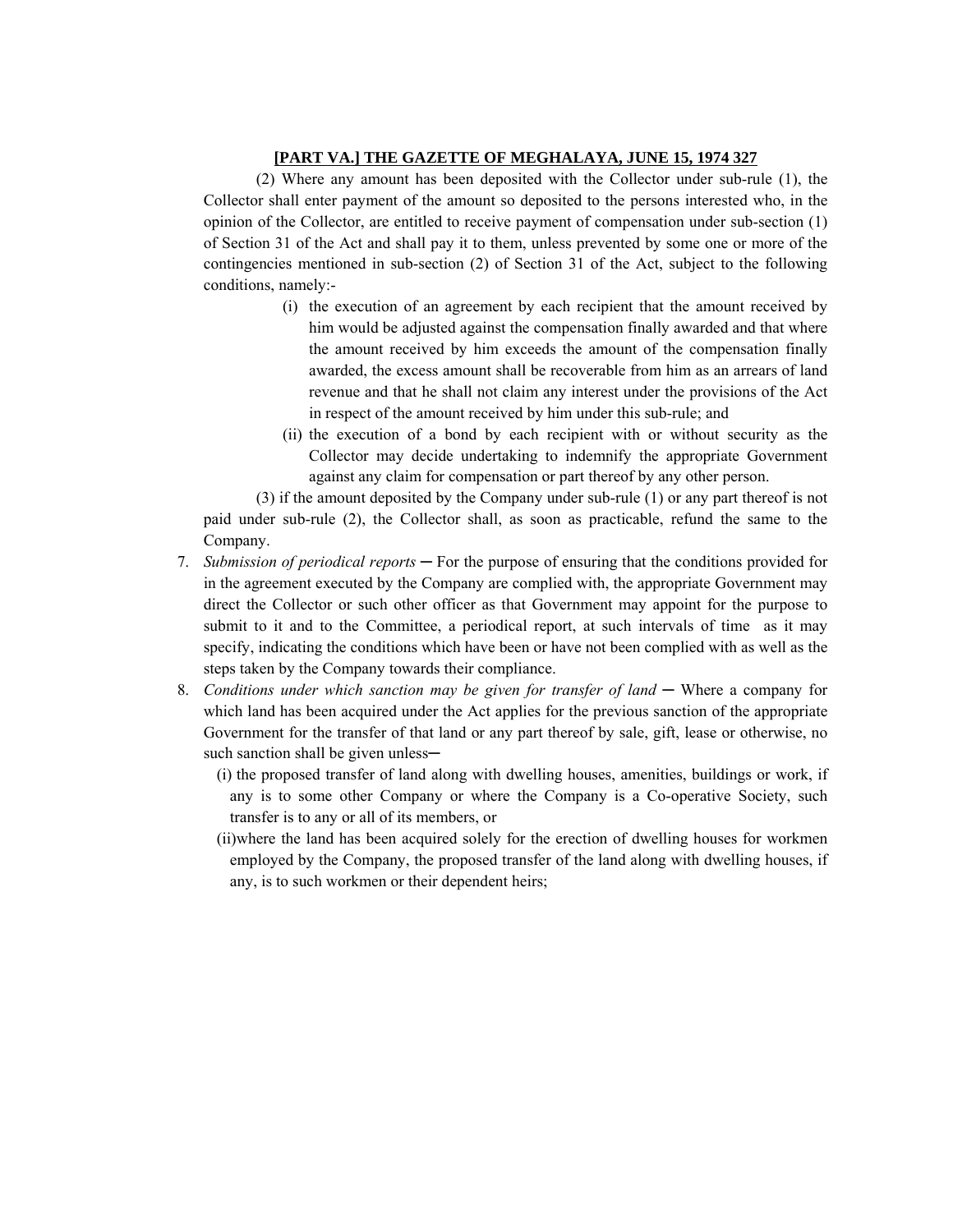Provided that before giving any such sanction the appropriate Government shall consult the Committee.

9. *Special provisions in relation to certain Companies* — (1) when an application is made to the appropriate Government for acquisition of any land by a Company, other than a Company owned or controlled by the Central Government or any State Government, such acquisition shall ordinarily be made in accordance with the provisions of Part VII of the Act.

(2) Where any land is proposed to be acquired for a Company, other than a Company owned or controlled by the Central Government or any State Government, the special powers conferred on the appropriate Government under Section 17 of the Act shall not be exercisable unless it is satisfied that it is necessary to do so in order to avoid danger to life or property or that it is otherwise necessary to do so in public interest.

10. *Repeal* — All Rules made by the appropriate Government for the guidance of its officers with respect to acquisition of land for Companies under Part VII of the Act and in force immediately before the commencement of these rules shall, to the extent of the repugnancy, cease to have effect.

 $[No.F4-16/62-C(G)]$ 

G W. CHYNE, Dy. Secretary to the Govt of Meghalaya, Revenue, etc, Departments.

The  $30^{th}$  May 1974

 $\frac{1}{2}$  ,  $\frac{1}{2}$  ,  $\frac{1}{2}$  ,  $\frac{1}{2}$  ,  $\frac{1}{2}$  ,  $\frac{1}{2}$  ,  $\frac{1}{2}$  ,  $\frac{1}{2}$  ,  $\frac{1}{2}$ 

*No. ERT (T) 51/74/14*— In supersession of this Department Notification No.ERT(T)51/73/9, dated the 11<sup>th</sup> December, 1973, the following revised draft amendment to the Meghalaya Amusements and Betting Tax Rules (Assam Rules, 1939 as adapted by Meghalaya) hereinafter referred to as the principal Rules, which the Governor of Meghalaya proposes to make, in exercise of powers conferred by sub-section (1) of Section 12 of the Meghalaya Amusements and Betting Tax Act (Assam Act No VI of 1939 as adapted by Meghalaya), is hereby published for information of persons likely to be affected thereby and notice is hereby given that the draft rules will be taken into consideration on or after  $1<sup>st</sup>$  July, 1974.

The Governor of Meghalaya will consider any objection and suggestion which may be received by the undersigned in respect of the draft rules before the date so specified.

> THE MEGHALAYA AMUSEMENTS AND BETTING TAX RULES 1. Short title and commencement  $- (1)$  These rules may be called the Meghalaya Amusements and Betting Tax (Amendment) Rules, 1974.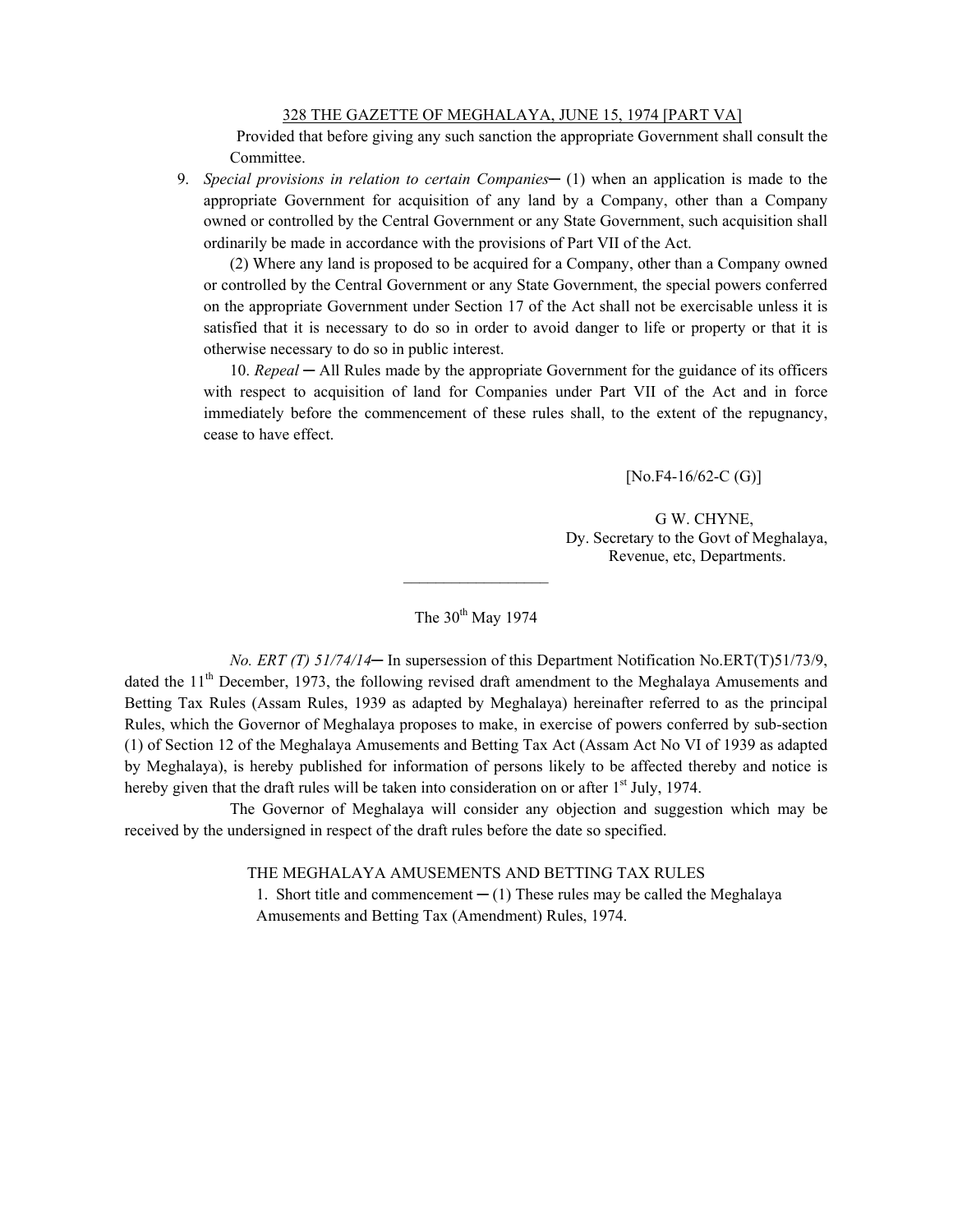# **[PART VA.] THE GAZETTE OF MEGHALAYA, JUNE 15, 1974 329**

(2) They shall come into force, with immediate effect.

2. *Amendment of Form I-A of the principal Rules*— For "Form 1-A" annexed to the Principal Rules— For "Form 1-A" annexed to the Principal Rules, the following form shall be substituted, namely:-

| Form No.1-A Bock No                      |     | Form No.1-A Book No                  |                    | Form No. 1-A Book No                     |
|------------------------------------------|-----|--------------------------------------|--------------------|------------------------------------------|
| 7 Cm                                     |     | 8 Cm                                 |                    | 8 Cm                                     |
| $1st$ Foil                               |     | $2nd$ Foil                           |                    | $3rd$ Foil                               |
| Name of Cinema Hall                      |     | Name of Cinema Hall                  |                    | Name of Cinema Hall                      |
| Or.                                      |     | Or.                                  |                    | Or.                                      |
| Other entertainment                      |     | Other Entertainment                  |                    | Other Entertainment                      |
| Serial No. of Ticket                     |     | Serial No. of Ticket                 |                    | Serial No. of Ticket                     |
| Class                                    |     | Class<br>$\overline{\phantom{a}}$    |                    | Class                                    |
|                                          |     |                                      |                    | Date and Time Seal                       |
| $Row$ Seat $$                            |     | $Row$ Seat $$                        |                    | $Row$ Seat $\qquad \qquad \ldots \ldots$ |
| Admn. Price Rs                           |     |                                      | Admn. Price Rs     | Admn. Price Rs                           |
| E. Tax Rs                                |     | E. Tax Rs                            |                    | E. Tax Rs                                |
| E. Surcharge Rs                          |     | $E.$ Surcharge Rs                    |                    | $E.$ Surcharge $Rs.$                     |
| $Total \dots$ Rs                         |     | Total $Rs$                           |                    | Total $\mathbb{R}$ S                     |
|                                          |     | This half to be retained till end of |                    |                                          |
|                                          |     | show. Management reserves the        |                    |                                          |
|                                          |     | right to refuse administration.      |                    |                                          |
|                                          | Tax |                                      |                    |                                          |
| <b>Stamp</b>                             |     |                                      |                    |                                          |
|                                          |     |                                      |                    |                                          |
| Proprietor/Manager<br>Proprietor/Manager |     |                                      | Proprietor/Manager |                                          |

3. *Substitution of new Rule for Rule 7.* ─ For Rule 7 of the Principal Rules the following Rule shall be substituted, namely:-

7. (1) Subject to the provisions of these rules , the Proprietor shall deface, cut, tear or diminish any Stamp affixed to a ticket and denoting the proper entertainments tax payable before the ticket to which it is affixed is issued to any person for admission to an entertainment.

(2) No person being a holder of a ticket issued for the purpose of authorizing admission to an entertainment shall deface, cut or tear the ticket.

(3) The proprietor shall collect the tickets of all the persons about to be admitted to the entertainment and every person about to be admitted by means of a ticket issued in the manner mentioned in sub-rule (1) above shall immediately before admission to the entertainment deliver the ticket to the person who is collecting the tickets.